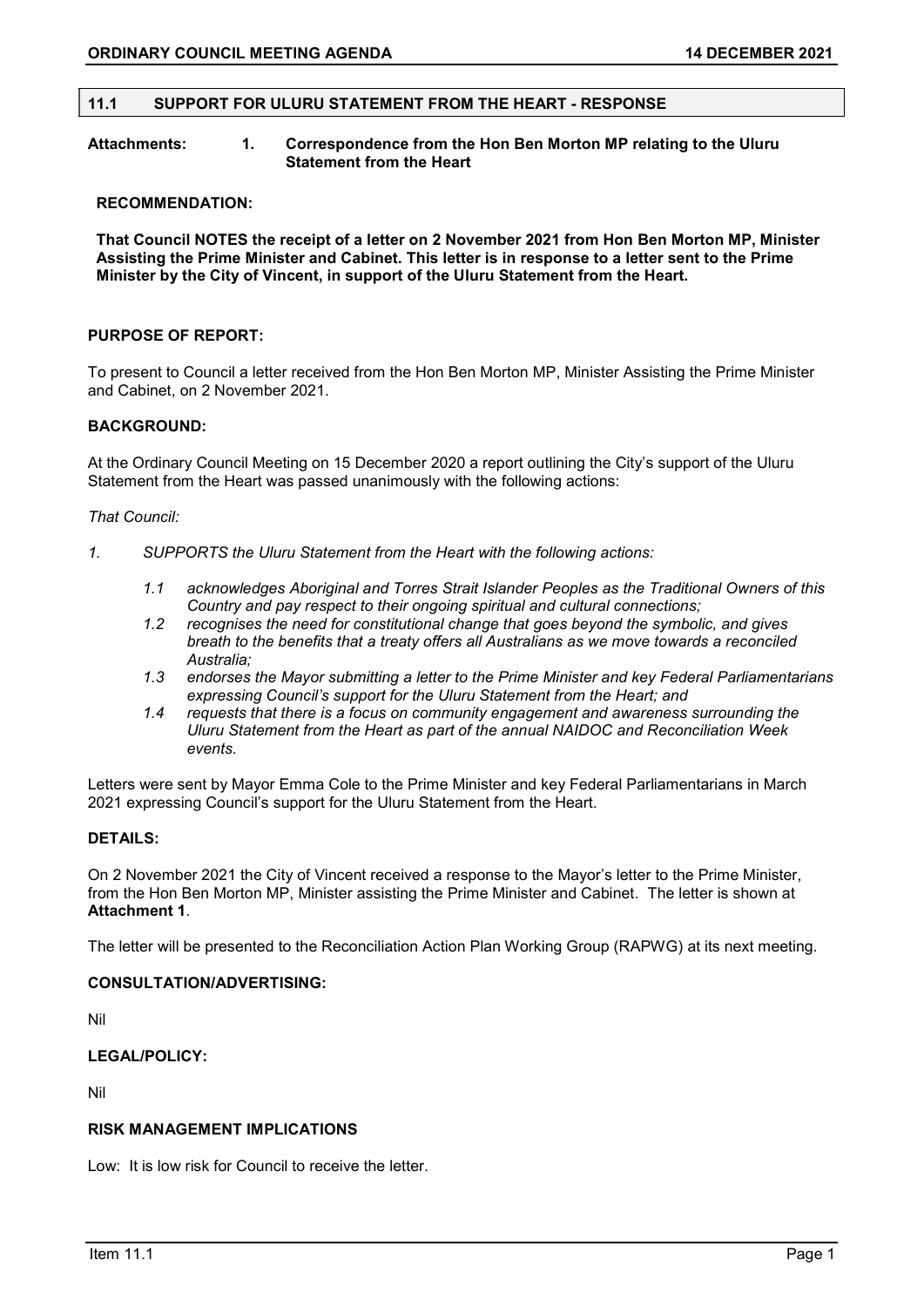# STRATEGIC IMPLICATIONS:

This is in keeping with the City's Strategic Community Plan 2018-2028:

## Connected Community

We recognise, engage and partner with the Whadjuk Noongar people and culture.

## SUSTAINABILITY IMPLICATIONS:

This does not contribute to any environmental sustainability outcomes.

## PUBLIC HEALTH IMPLICATIONS:

This does not contribute to any public health outcomes of the City's Public Health Plan 2020-2025